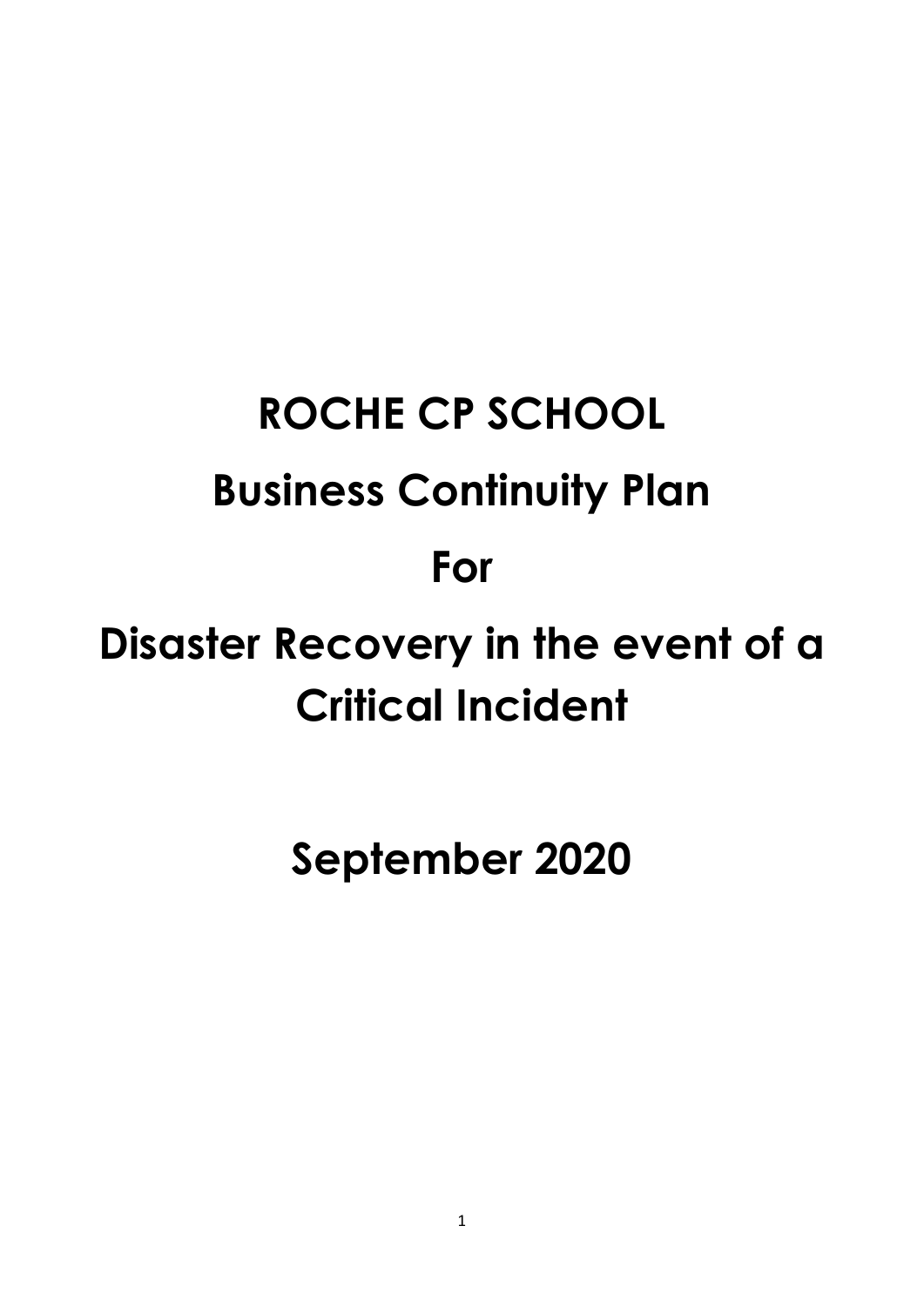# **Table of Contents**

| 1.0  |                                                                       |  |
|------|-----------------------------------------------------------------------|--|
| 2.0  |                                                                       |  |
| 3.0  |                                                                       |  |
| 3.1  |                                                                       |  |
| 3.2  |                                                                       |  |
| 3.3  |                                                                       |  |
| 4.0  |                                                                       |  |
| 5.0  |                                                                       |  |
| 5.1  |                                                                       |  |
| 5.2  |                                                                       |  |
| 5.3  |                                                                       |  |
| 6.0  |                                                                       |  |
| 6.1  |                                                                       |  |
| 6.2  |                                                                       |  |
| 6.3  |                                                                       |  |
| 6.4  |                                                                       |  |
| 7.0  |                                                                       |  |
| 8.0  | Business Recovery in the Event of a Loss of Buildings or site Space 6 |  |
| 8.1  |                                                                       |  |
| 8.2  |                                                                       |  |
| 9.0  |                                                                       |  |
| 10.0 |                                                                       |  |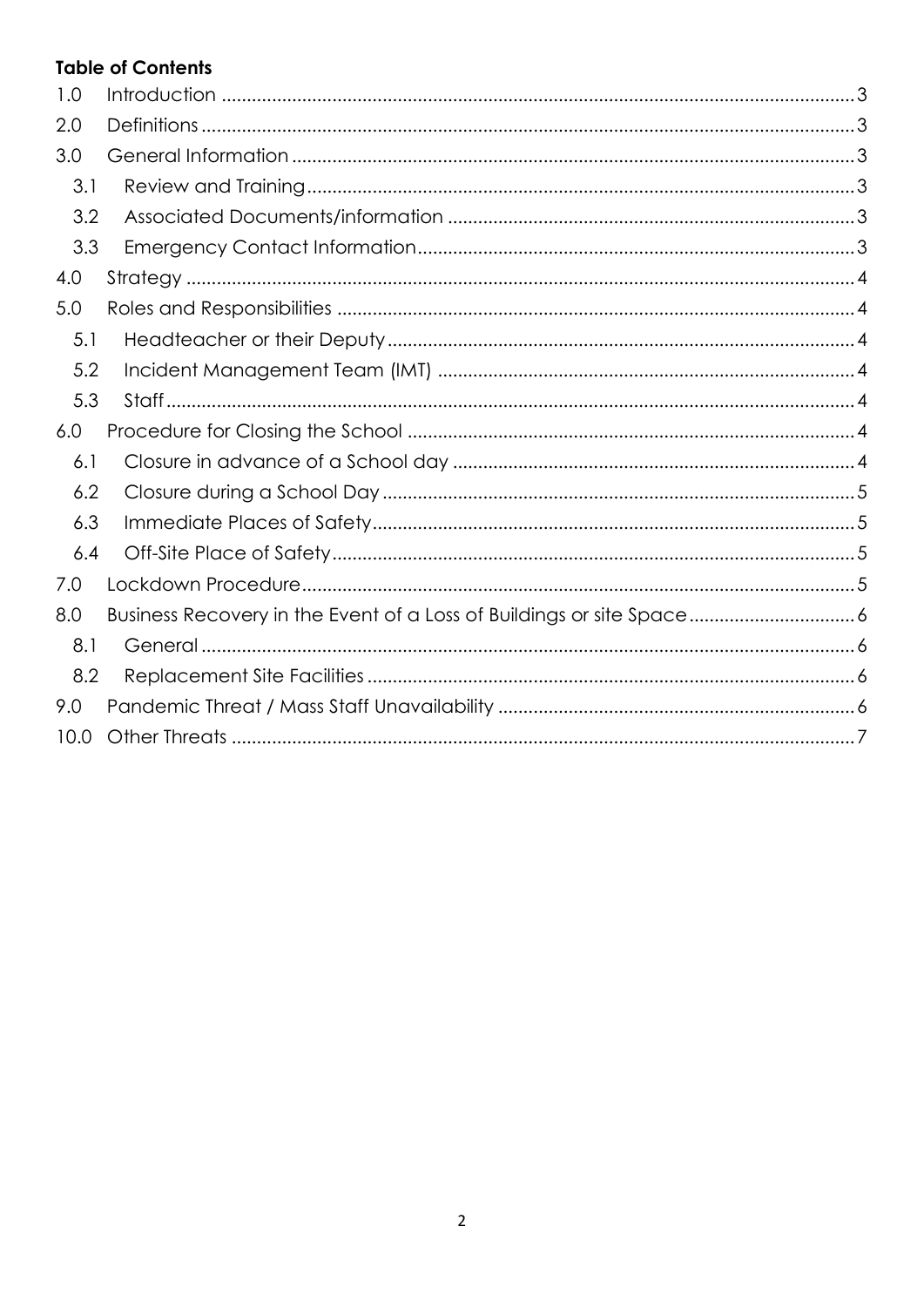## <span id="page-2-0"></span>**1.0 Introduction**

The Roche CP School Business Continuity Plan (BCP) has been written for those who will be involved in re-establishing the operational delivery of services following a major incident. It should be read in conjunction with:

- The schools Lockdown procedures
- The school's fire evacuation plan (the operation of which does not necessarily activate the BCP).

## <span id="page-2-1"></span>**2.0 Definitions**

An emergency is any event which causes, or has the potential to cause injury, loss of life, damage to property or significant business disruption.

#### *A disaster is the escalation of an emergency to the point where normal conditions are not expected to be recovered for at least 24 hours.*

#### <span id="page-2-2"></span>**3.0 General Information**

#### <span id="page-2-3"></span>*3.1 Review and Training*

This document should be reviewed annually by the School's governing body and the Academy Trust Board.

#### <span id="page-2-4"></span>*3.2 Associated Documents/information*

Associated Documents include:

- Fire Evacuation Plans
- Fire risk assessment
- Lock down procedure
- Snow chain

#### <span id="page-2-5"></span>*3.3 Emergency Contact Information*

An emergency information 'grab bag' is kept at reception in the main school office and includes:

- Copies of this document
- The fire evacuation plan
- Lockdown procedure
- Emergency contact details for staff and pupils
- Emergency contact details to gain access to the football club
- Children's inhalers and medication that may be needed
- First aid kit
- Cornwall County 'Closing Your School in an Emergency Guidance'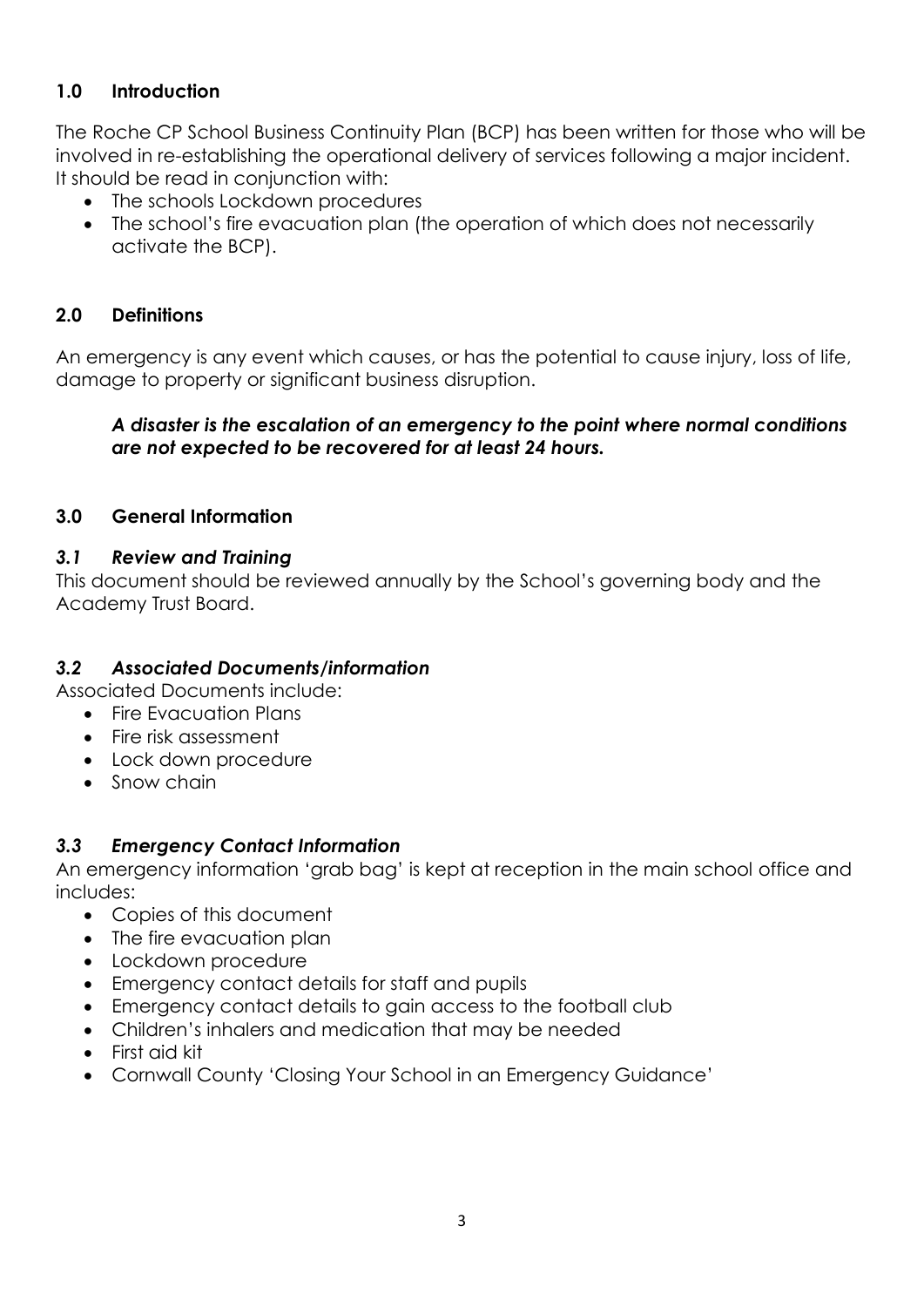### <span id="page-3-0"></span>**4.0 Strategy**

If a disaster is declared by the Chair of Governors, Headteacher or their deputy and/or TPAT's Director, both school's Business Continuity Plan and the TPAT Business Continuity Plan will be activated.

Staff communication will be via email and the website if this is operable, or by use of the telephone lists if not.

The following organisations may need to be advised of the implementation of the Business Continuity Plan as soon as possible:

- TPAT
- Local Police
- Local Fire Service

## <span id="page-3-1"></span>**5.0 Roles and Responsibilities**

#### <span id="page-3-2"></span>*5.1 Headteacher or their Deputy*

The Headteacher is responsible for the implementation and co-ordination of the BCP, including:

- Immediately contacting TPAT if the disaster relates to the built environment or the ICT infrastructure to establish if the building can be re-occupied and/or service delivery reinstated
- Co-ordination of status reports/communication for the benefit of all audiences (including staff, students, parents, LA, Academies Team at DFE, press)
- Maintaining the BCP in an up-to-date format

## <span id="page-3-3"></span>*5.2 Incident Management Team (IMT)*

Lead by the Headteacher, the Incident Management Team includes the Deputy and members of the office team. Additional members of the team will be recruited to match the specific needs of the incident.

The IMT is responsible for acting under the direction of the Head (or their Deputy) to restore normal conditions as soon as possible.

## <span id="page-3-4"></span>*5.3 Staff*

Staff are required to co-operate with the IMT in support of the BCP.

In the event that staff are sent home, they should remain available during normal working hours to assist with necessary tasks.

## <span id="page-3-5"></span>**6.0 Procedure for Closing the School**

## <span id="page-3-6"></span>*6.1 Closure in advance of a School day*

The school can be closed in advance of a normal school day using the following system: 1. Closure authorised by the Head or their Deputy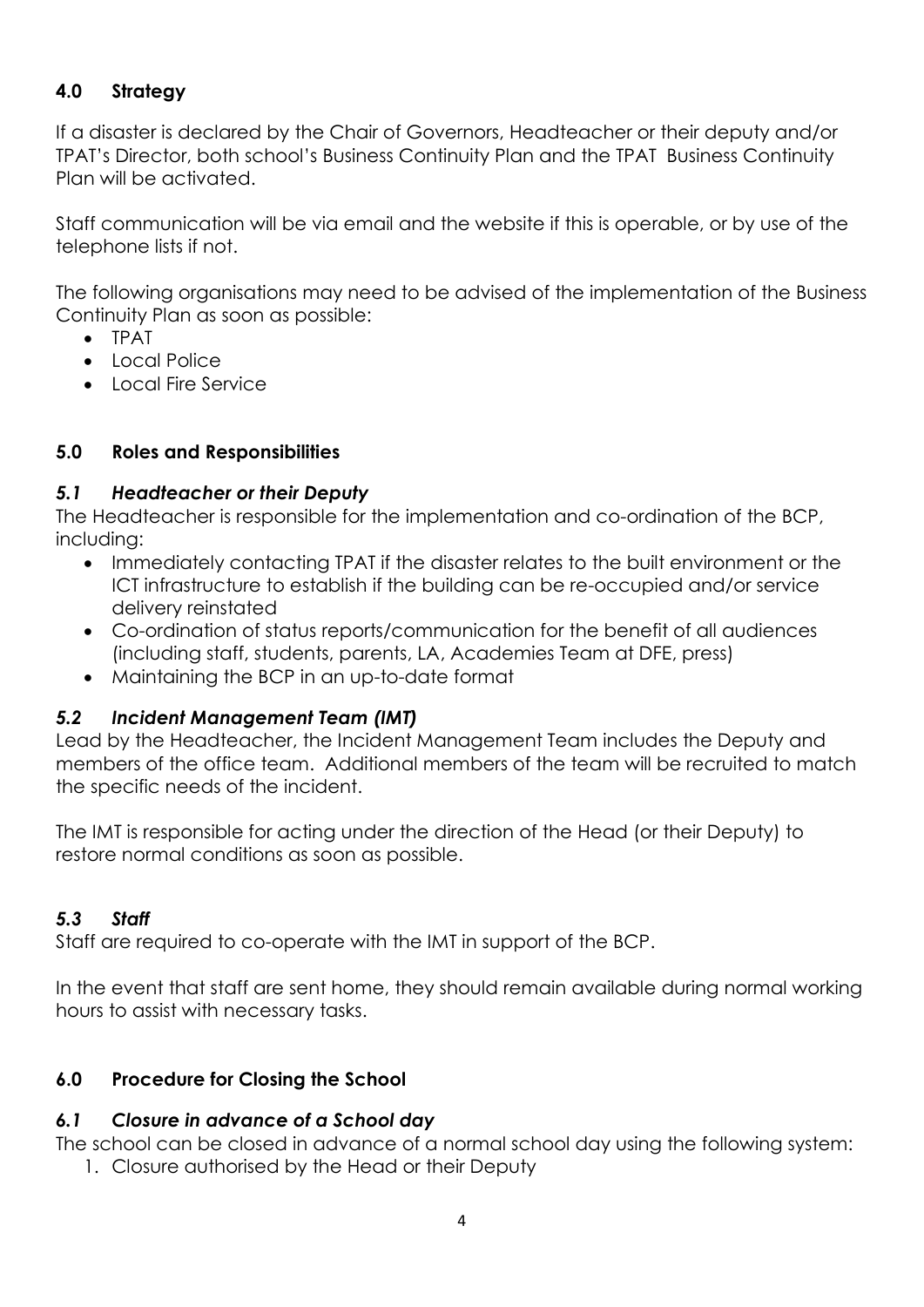- 2. Notification of a school closure using the Local Authority guidance (actioned by the Headteacher).
- 3. Implementing the school staff 'snow chain' (actioned by Senior / Decision Leadership Team)
- 4. Recording the closure on the home page of the school website (actioned by Headteacher)
- 5. Sending out text messages to all parents (actioned by office staff).

# <span id="page-4-0"></span>*6.2 Closure during a School Day*

It is never a preferred option to close the school during a school day but it can be done using the following procedures:

- 1. The Headteacher or Deputy in their absence will authorise the closure and inform the Chair of Governors.
- 2. Notification by text to all parents that school is closing and that they need to collect their children from school or the designated evacuation point (Roche Football and Cricket club)
- 3. Notification of the school closure using the website (actioned by Dan Moore)
- 4. Recording the closure on the home page of the school website (actioned by Dan Moore).
- 5. Notification of Cornwall Council by phone 01872 322457 or 07891840439
- 6. Notification of TPAT
- 7. Staff to remain on sight to man the phones and ensure that all children are safely collected before leaving themselves.

# <span id="page-4-1"></span>*6.3 Immediate Places of Safety*

In the event of a major incident on site requiring the school to be closed, students will assemble at the primary assembly point in the school playground as per fire evacuation procedure.

# <span id="page-4-2"></span>*6.4 Off-Site Place of Safety*

If it becomes necessary to evacuate the site completely, students will be escorted into the grounds of the Cricket/football club from where they can be collected or from where they can be released to make their own way home.

## <span id="page-4-3"></span>**7.0 Lockdown Procedure**

It is now possible to envisage circumstances where the school may wish to lock itself in, to secure staff and students from an outside threat. This circumstance is described as a 'lockdown'.

If a lockdown is declared:

- A staff member from the office will lock the front door and corridor door
- The message will be taken by one or both members of office staff to all of the classes in school. This should start with the junior corridor classes and end with the intervention room and hall. Once this is completed any classes that may be on the field or playground or in the old School House should be informed so that they can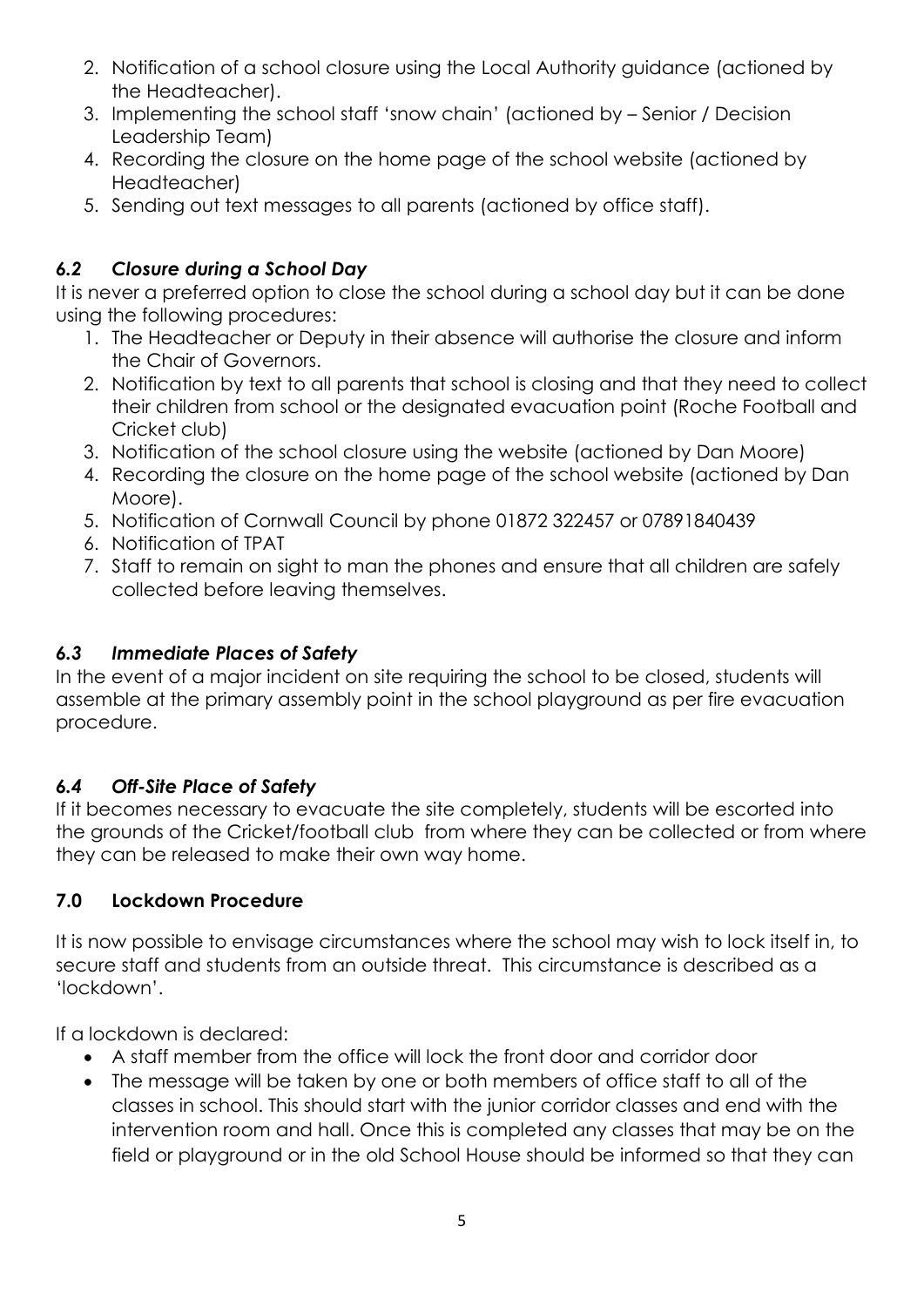return to class. Any other available adults may be used in order to pass the message quickly around school.

- Children should return to their classrooms via corridors rather than crossing the courtyard
- The message is 'LOCKDOWN' with no further explanation at that time in order to make the process as quick as possible.
- Responsible adults in class should ensure that the external classroom doors and windows are locked
- Responsible adults in class should take a head count or register to ensure that all children are accounted for and inform the office by internal phone of any that are not.
- If the lockdown is initiated by a school concern then office staff should call 999 to request emergency services.
- If someone is taken hostage on the premises, the school should seek to evacuate the rest of the site to the playground and carry out a head count..
- Everyone should remain inside until an all clear has been given or we have been told to evacuate by emergency services.

# <span id="page-5-0"></span>**8.0 Business Recovery in the Event of a Loss of Buildings or site Space**

## <span id="page-5-1"></span>*8.1 General*

Replacement of the buildings and facilities that have been damaged or made unavailable will be the responsibility of the Academy Trust Temporary working facilities are the responsibility of the School and Academy Trust for which it holds insurance (see below).

## <span id="page-5-2"></span>*8.2 Replacement Site Facilities*

The size and scope of facilities required for the school will vary according to circumstance.

In the first instance education may be re-established by using the Victory Hall as a location for learning for some classes. If the school's Eliot buildings were undamaged and services were still operable then three classes could be housed on site.

Porta cabins could be sited on the school playground and services provided to reopen school fully.

# <span id="page-5-3"></span>**9.0 Pandemic Threat / Mass Staff Unavailability**

Loss of staff is considered a generic threat to operations. The spread of a virus capable of impacting on operational service delivery is now considered genuine and serious.

In the event of mass staff illness, the IMT will shut the school to students using the same procedures described above.

<span id="page-5-4"></span>School will follow PHE/DfE guidelines in isolating classes or going in to whole school lockdown in response to COVID 19.